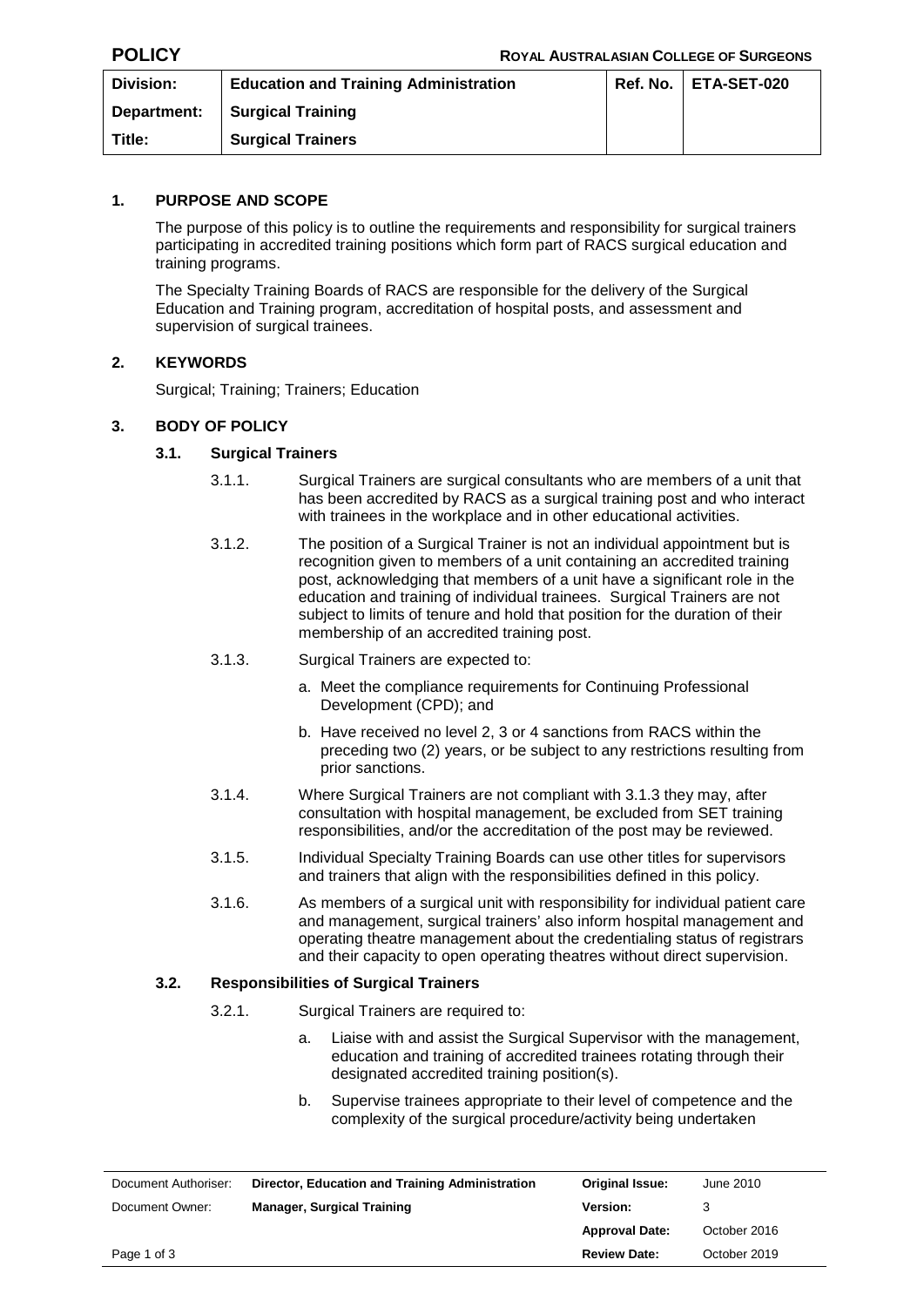| <b>Division:</b> |                          |                                                                                                                                                                                                                   | <b>Education and Training Administration</b>                                                                                                                             | Ref. No. | ETA-SET-020 |  |
|------------------|--------------------------|-------------------------------------------------------------------------------------------------------------------------------------------------------------------------------------------------------------------|--------------------------------------------------------------------------------------------------------------------------------------------------------------------------|----------|-------------|--|
| Department:      |                          | <b>Surgical Training</b>                                                                                                                                                                                          |                                                                                                                                                                          |          |             |  |
| Title:           | <b>Surgical Trainers</b> |                                                                                                                                                                                                                   |                                                                                                                                                                          |          |             |  |
|                  |                          | Identify, document and advise the Surgical Supervisor at the earliest<br>C.<br>possible opportunity of any unsatisfactory or marginal performance by<br>the trainee.                                              |                                                                                                                                                                          |          |             |  |
|                  |                          | d.                                                                                                                                                                                                                | Conduct performance assessment activities (e.g. Direct Observation<br>of Procedural Skills (DOPS)) and complete assessment reports as<br>required.                       |          |             |  |
|                  |                          | е.                                                                                                                                                                                                                | Participate in unit meetings addressing trainee assessment,<br>performance and/or feedback                                                                               |          |             |  |
|                  |                          | f.                                                                                                                                                                                                                | Conduct themselves in accordance with RACS's Code of Conduct                                                                                                             |          |             |  |
|                  |                          | g.                                                                                                                                                                                                                | Understand, apply and communicate College polices and Board<br>regulations relevant to Surgical Education and Training.                                                  |          |             |  |
|                  |                          | h.                                                                                                                                                                                                                | To participate in, and report to, the Specialty Training Board and its<br>associated committees, on behalf of the Surgical Supervisor.                                   |          |             |  |
|                  |                          | i.                                                                                                                                                                                                                | To participate, where required, in Specialty Board committees and<br>working parties                                                                                     |          |             |  |
|                  |                          | j.                                                                                                                                                                                                                | To participate in the hospital accreditation process as requested by<br>the Specialty Board or Regional Subcommittee.                                                    |          |             |  |
|                  |                          | k.                                                                                                                                                                                                                | To notify the Surgical Supervisor of any change in circumstances that<br>may impact on the accreditation status of the designated training<br>position(s).               |          |             |  |
|                  |                          | I.                                                                                                                                                                                                                | To participate, where required, in the selection process for trainees<br>into the surgical education and training programs.                                              |          |             |  |
| 3.3.             |                          |                                                                                                                                                                                                                   | <b>Training and Continuing Education</b>                                                                                                                                 |          |             |  |
|                  | 3.3.1.                   | Surgical Trainers will complete mandatory training as specified by the<br>Specialty Training Board, including the following training specified in the<br>Building Respect & Improving Patient Safety Action Plan: |                                                                                                                                                                          |          |             |  |
|                  |                          |                                                                                                                                                                                                                   | a. Training in adult education principles (the Foundation Skills for<br>Surgical Educators FSSE course or approved comparable training)<br>and;                          |          |             |  |
|                  |                          | b.                                                                                                                                                                                                                | Operating With Respect eLearning module                                                                                                                                  |          |             |  |
|                  | 3.3.2.                   | Surgical Trainers are recommended to complete the following RACS<br>eLearning modules:                                                                                                                            |                                                                                                                                                                          |          |             |  |
|                  |                          | a.                                                                                                                                                                                                                | Supervisors and Trainers for SET (SAT SET) eLearning Module                                                                                                              |          |             |  |
|                  |                          | b.                                                                                                                                                                                                                | Keeping Trainees on Track (KTOT) eLearning Module                                                                                                                        |          |             |  |
|                  | 3.3.3.                   |                                                                                                                                                                                                                   | Surgical Trainers are recommended to become members of the Academy<br>of Surgical Educators (ASE) to assist acquiring ongoing development as<br>an educator.             |          |             |  |
| 3.4.             | <b>Transition</b>        |                                                                                                                                                                                                                   |                                                                                                                                                                          |          |             |  |
|                  | 3.4.1.                   |                                                                                                                                                                                                                   | Surgical Trainers in new training posts accredited after approval of version<br>3 of this policy must complete the mandatory training within 6 months of<br>appointment. |          |             |  |

3.4.2. Surgical Trainers in current accredited posts must complete the mandatory training by 31 December 2017.

| Document Authoriser: | Director, Education and Training Administration | <b>Original Issue:</b> | June 2010    |
|----------------------|-------------------------------------------------|------------------------|--------------|
| Document Owner:      | <b>Manager, Surgical Training</b>               | <b>Version:</b>        |              |
|                      |                                                 | <b>Approval Date:</b>  | October 2016 |
| Page 2 of 3          |                                                 | <b>Review Date:</b>    | October 2019 |